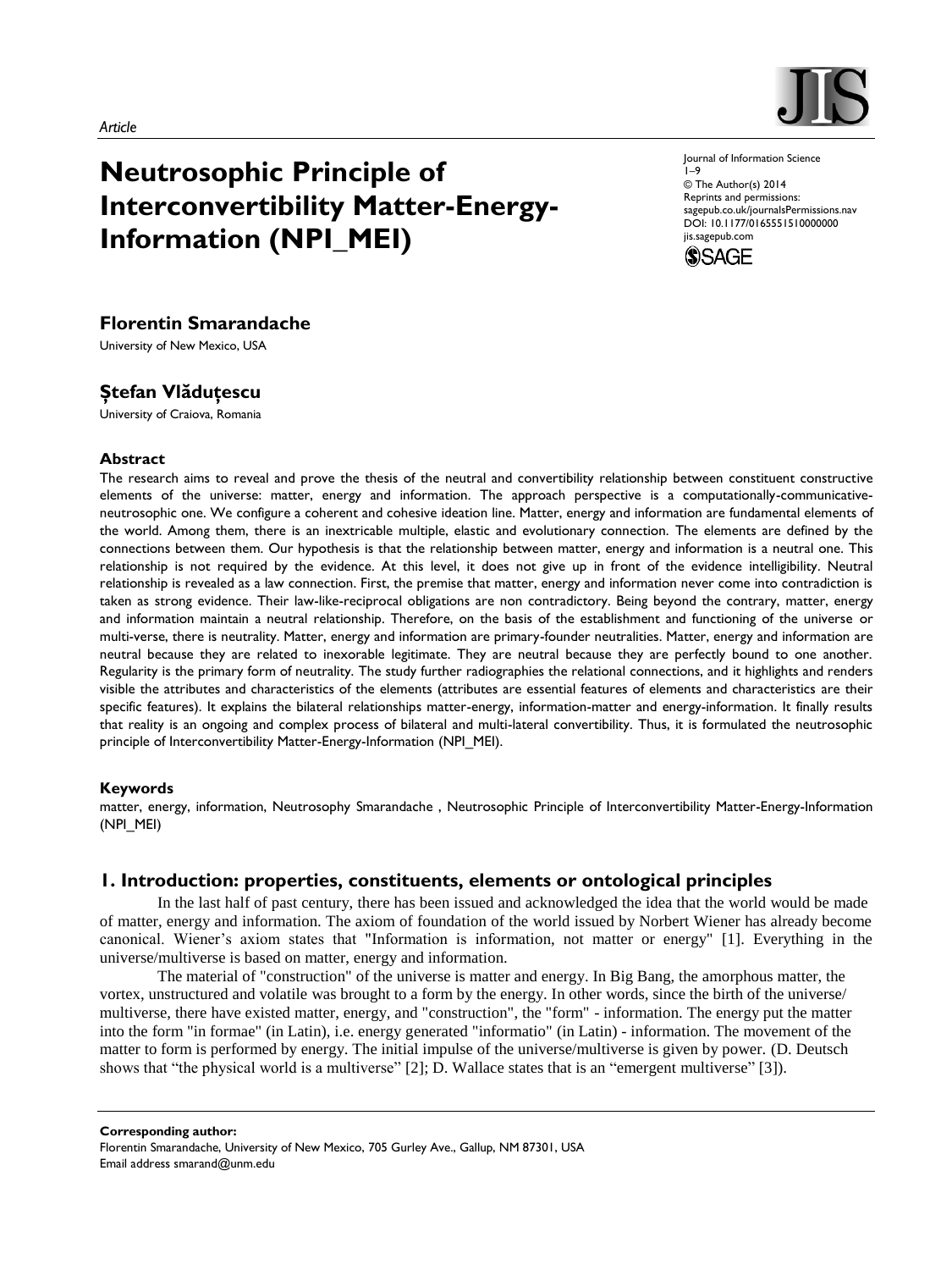Therefore, the CERN attempt to simulate the initial phenomenon of the creation of the universe started with a huge amount of energy.

Tom Stonier's point of view expressed in "Towards a new theory of information" (1991) is that "information is a basic property of the universe. That is, like matter and energy, information has physical reality. Any system that exhibits organization contains information. Changes in entropy represent changes in the organizational states of systems and, as such, quantify changes in the information content of such systems. Information, like energy, exists in many forms. These are interconvertible. Likewise, energy and information are readily interconverted" [4] [5]. In his turn, Anthony Reading noticed the information as "fundamental property of organized matter" [6].

In the article "Information in the Structure of the World" (2011), Mark Burgin deals with the place of information in the world; he believes that there are four "basic constituents of the World" (...) "matter, energy, mentality and knowledge". He points out that some researchers "relate information only to society", others "include the level of individual human beings", "many presume that information is everywhere in nature". His opinion is that the information is "in the structure of the world" and that the "structure of information processes, as well as relations between information and basic constituents of the world, such as matter, energy, mentality and knowledge" [7] should be taken into account [8]. Mark Burgin and Gordana Dodig-Crnkovic believe that "Information is a basic essence of the world" [9]. On the other hand, they postulate the universality of information: "Information is related to everything and everything is related to information" [10] [11]. David Bawden and Lyn Robinson emphasize that "information is now becoming accepted as a fundamental constituent of the physical universe" [12].

In our opinion, the world is composed of three fundamental elements: element 1-matter, element 2 - energy and element 3 - information. Ontologically, matter and energy are primary natural elements, and information is a secondary element. The Matter and energy are constituent elements. In epistemological order, information is superior, being a constructive element. Information is the computational element of the world. Hans Christian von Baeyer believes that this three are elements [13]. The internal computational principle of information is linked to Wheeler's principle [14]: "It from bit", as the Cover-Thomas axiom states: "computation is communication limited, and communication is computation limited" [15]. Information is the computational principle of the world. Information is the first element and then the onto-computational principle.

Rafael Capurro appreciates that that there are not elements, there are not properties, but ontological principles aside others; he lists as ontological principles "energy, matter, spirit, subjectivity, substance, or information" [16]. Without the existence of a direct connection between these principled categories, R. Capurro reveals exponential capacity of information to represent the world: "We would then say: whatever exists can be digitalized. Being is computation" [17] [18] [19] [20]. As ontological principle, information is computational. S. Lloyd emphasizes that "universe is computational" [21].

#### **2. Convertive relationship between matter-energy**

The first two elements of the triad are those of the Einstein physical formula of mass-energy equivalence. We are interested, first, in the matter connection (mass)-energy. In principle, this relationship was clarified by Albert Einstein.

On the depth axis of Einsteinian thought, the determination of mass-energy relationship is a synthesis of the major ideas launched in the four articles published in 1905. 1905 is known as the miraculous year "Wunderjahr" (German) or "Miracle Year". In Latin it was called "Annus Mirabilis" and the articles published in Annalen der Physik were called "Annus Mirabilis Papers" [22] [23] [24]. They are considered to have significantly contributed to the foundation of modern physics. We could say more: 1905 is the most important year in the history of physics hitherto.

The first article published on the June  $9<sup>th</sup>$  1905 introduced the concept of "energy quanta": "Energy, during the propagation of a ray of light, is not continuously distributed over steadily increasing spaces, but it consists of a finite number of energy quanta localized at points in space, moving without diving and capable of being absorbed or generated only as entities". Albert Einstein notes that "energy quanta" is converted "at least partially into kinetic energy of the electrons". Thus he reveals "photoelectric effect", discovery for which he would win, in 1921, the Nobel Prize for physics. Note that from here, the concern for energy is evident.

The second article, published on July (1905), is a specification of Brownian motion: In this paper, shows A. Einstein, according to the molecular Kinetic theory of heat, "bodies of a microscopically visible size suspended in liquids must, as a result of thermal molecular motion, perform motions of such magnitudes that they can be easily observed with a microscope". The article reveals a high consciousness of scientific honesty: "It is possible that the motions to be discussed here are identical with the so-called Brownian molecular motion; however, the information available to me on regarding the latter is so lacking in precision that I form no judgment in the matter". We notice that in this article the orientation is on matter: liquid, molecules [25].

On September 1905, there is published a study that will be the core of what would later be called the "Special Theory of Relativity" [26]. However, a strong emphasis is placed on the speed of light. Entitled "On the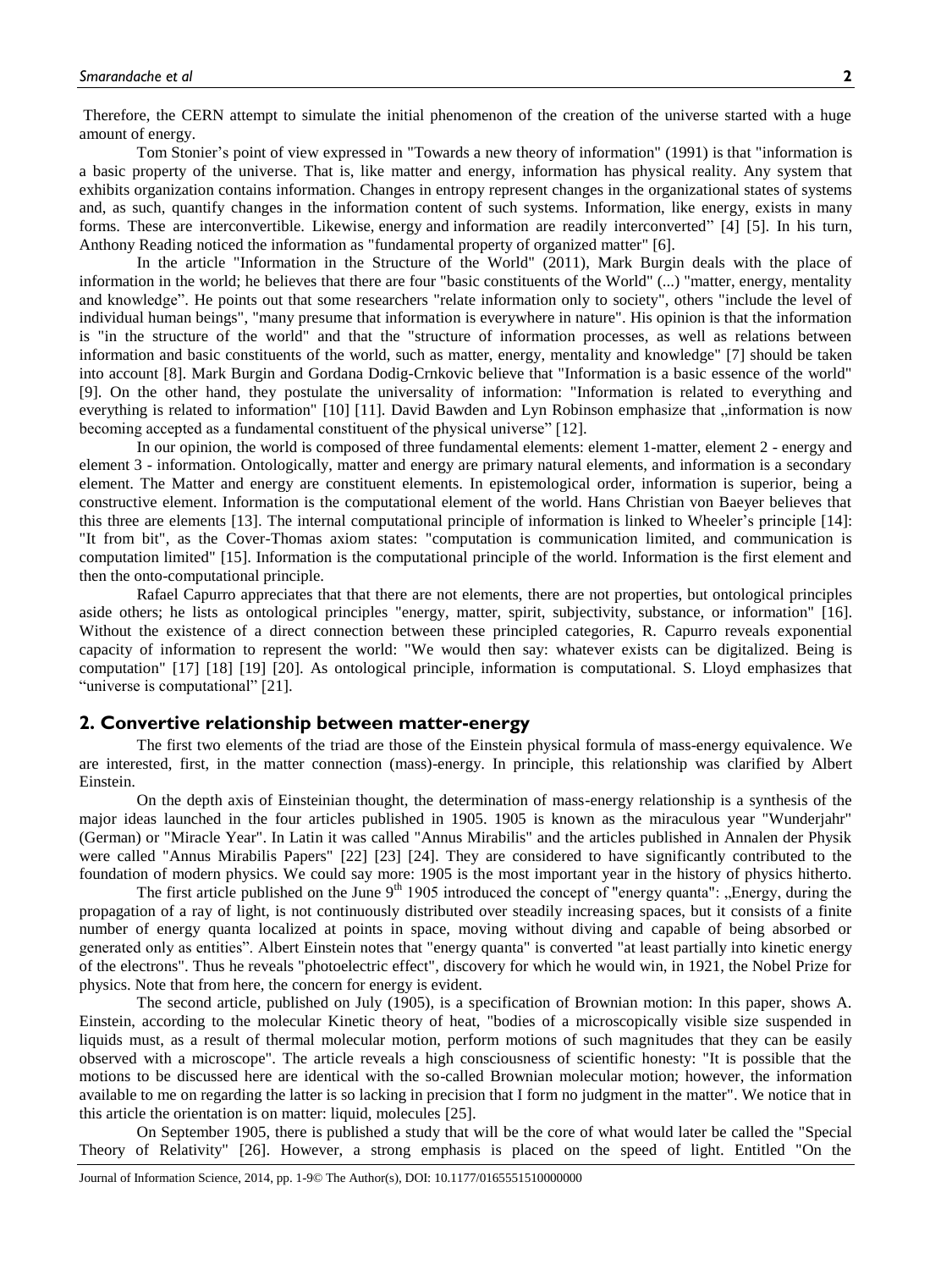electrodynamics of Moving Bodies", the study analyzes, in context of electricity and magnetism, the major changes that occur in "mechanics", when the speeds are close to the speed of light. A. Einstein shows that the "speed of light" is constant in "all inertial frames of references". Then, he "also introduces another postulate (...) that light is always propagated in empty space with a defined velocity c which is independent of the state of motion of the emitting body". We are interested in the fact that this study is concerned about the speed of light as a constant and that this would be the maximum speed in the universe. In this context it is shown that, as Professor Leonardo F. D. da Motta argues "in 1972, Smarandache proposed there is not a limit speed on the nature" [27]. Initiated in 1972, "Smarandache Hypothesis" was completed by Professor Florentin Smarandache in 1998. Smarandache shows: "We promote the hypothesis that: there is no speed barrier in the universe and one can construct any speed even infinite (instantaneous transmission)" [28]. As Ion Pătraşcu outlined in October 2011, Smarandache"s hypothesis "has been partially confirmed by the recent CERN results of OPERA team led by Antonio Ereditato that experimentally found that neutrino particles travel faster than light" [29].

The fourth article of "Wundejahr" - 1905 emerges as convergence of the others. Energy, light and matter are brought within a formula. The article is called "Ist die Träghit eines Körpers von seinem Energienhalt abhänging?" "Does the inertia of a body depend upon its energy-content?" It was sent on September 27<sup>th</sup> 1905 and published on November 21<sup>st</sup> 1905 [30]. Because in this article we find the phrase "the principle of energy", we consider that the most famous formula in physics and, perhaps, of human knowledge ( $E = mc^2$ ) formulation may be called "the principle of energy". In the article, for energy there are used three symbolic notations, L, H and E, according to the system and measurement. Strictly, the formula itself, in mathematical language ( $E = mc^2$ ) does not appear, it is presented linguistically: "If a body gives off the energy in the form of radiation, its mass diminishes by  $\bar{L}/c^2$ . The fact that the energy withdraws from the body and becomes energy of radiation evidently makes no difference, so that we are led to the more general conclusion that the mass of a body is a measure of its energy-content; if the energy changes by L, the mass changes in the same sense by  $L/9x10^{20}$ , the energy being measured in ergs, and the mass in grams".

It should result, we show,  $m = L/c^2 \leftrightarrow L = mc^2$ .

Even if the formula was not canonically marked from the beginning, Albert Einstein underlines the energy equation. Contributions to finalize the formula are also brought, through symbolic using, by Max Planck, Johannes Stark and Louis de Broglie.

In 1946, Albert Einstein published the article " $E = mc^2$ : the most urgent problem of our time", accrediting the formula for history. The internal subject of the formula is the relationship between "mass" and "its energy-content". The mass of a body and the energy contained by it are defined mutually and are mutual dependent. The formula  $E = mc^2$  is neither mass, nor energy. The formula  $E = mc^2$  is information. More precisely, it constitutes scientific information: lawlike information, grounded, indisputable in terms of a strengthened conceptual reference system.

Mass and energy are inseparable and mutually convertible. There is no mass without energy and no energy without any mass. All energy has a mass. Energy can be kinetic, chemical, thermal energy given by the position in a field of forces, and so on. When there is added energy to an object, this leads to a gain of mass. While it may seem strange in comparison with common sense, scientifically, the body temperature increase causes the increase of its mass. The mass increases insignificantly, but it increases, because any energy has a mass. The body is a complex mass plus energy.

Einstein"s formula is available for any type of mass and energy.

Albert Einstein also proved that motion is crucial in the destiny of the world. As far as matter and bodies are concerned, to speak about the "rest mass" and relative mass (motion mass),  $E = mc^2$  shows, subsequently, two specific variables.

If we deal with a body at rest  $E = mc^2$  becomes  $E = m_0c^2$  ( $m_0$  = rest mass). For the rest, the speed is zero. A body has energy also when it is stationary. A solid body, has obviously, at least, one thermal energy.

When the body is in motion, with speed v,  $E = mc^2$  becomes  $E = m_{rel} c^2$  (where  $m_{rel}$  is relative mass,

$$
m_{rel} = \frac{m_0}{\sqrt{1 - \frac{v^2}{c^2}}}
$$

Another case is the variation of matter and energy:  $\Delta E = \Delta m_0 c^2$ . The formula is valid not only in terms of any type of energy and matter, it is valid in any system. When it is a closed system, there appears a feature: closed systems do not lose mass. On the other hand, in closed systems, the energies are additive, they are cumulative. That means that in closed systems, energy and mass are controlled by each other. Progressively, mass becomes energy and energy becomes mass.

Matter, as it is well known, is defined as something that has mass and volume. Taking into consideration that the mass has as reference system the Earth, and on the planet Earth, the objects are considered in rest, the mass is regularly identified by the rest mass or invariant mass. The volume is measured as the three-dimensional amplitude of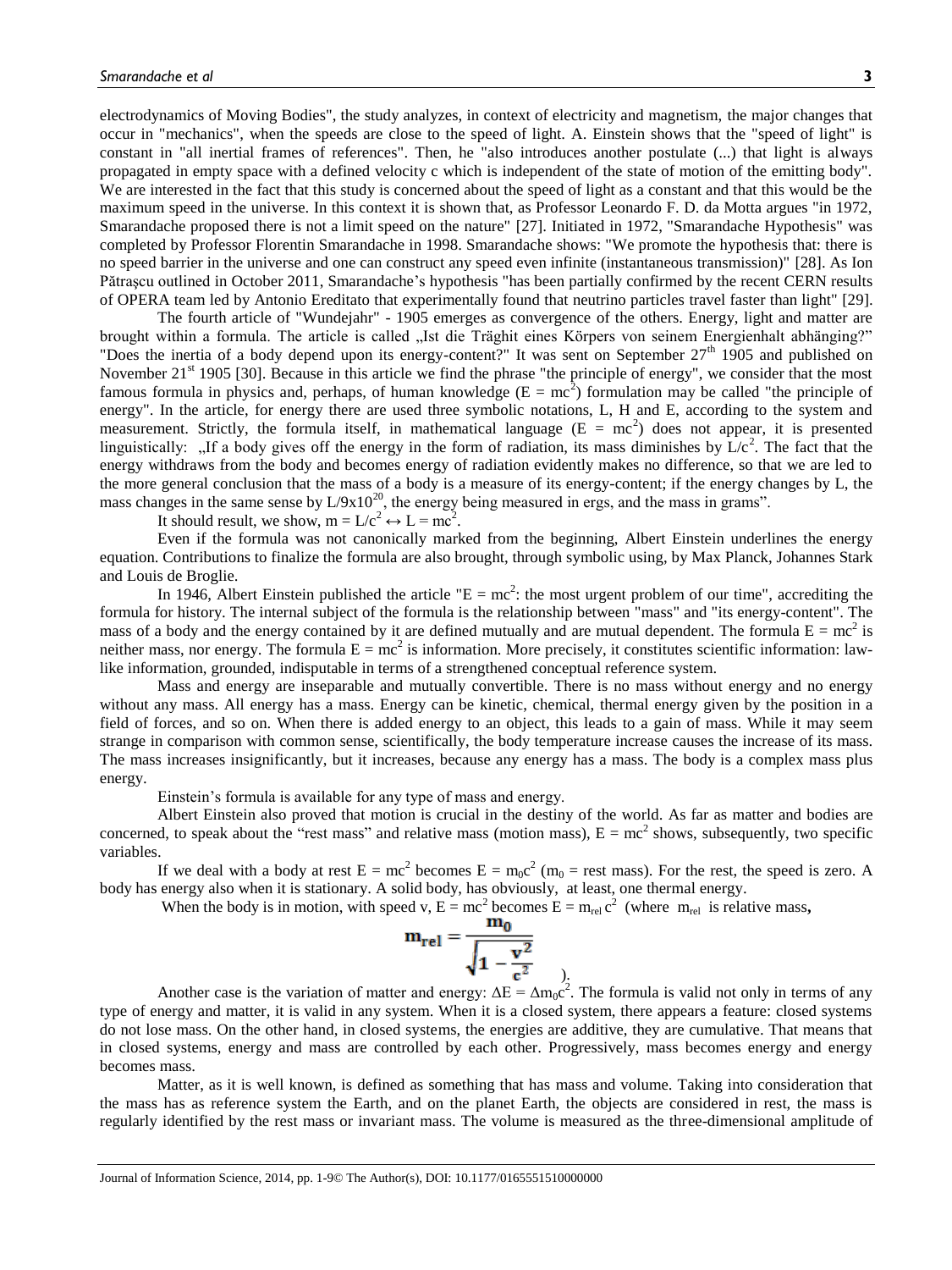the occupied space. Sometimes, the concept of substance is used for the "matter". Mark Burgin observes that "the matter is the name of all substances" [31].

In relationship with the substance, matter is taken as the substance of which the observed physical objects are constituted. The idea of matter as observed matter is important, because it cannot talk about substance in the case of detected matter only as presence in the fields of forces. In some force fields, besides effects of some visible material elements, there are observed effects of forces due to some objects-matter yet directly unnoticed, even still unknown. Martin H. Krieger states that "matter is matter that is observed" [32]. Scientific discoveries have shown that objects are composed of molecules, atoms, subatomic particles (protons, neutrons, electrons, etc.). At rest, the relationship of matter with energy is measurable, as Martin H. Krieger has demonstrated; at rest, the "matter is energetically stable" [33].

Taking into consideration that in the Universe there are two primary natural elements, element 1 (matter) and element 2 (energy), as we call them, they can be defined, also by one another. Such an understanding of the matter is shown by S. M. Carroll when he asserts that "matter" "contributes to energy" [34]. We observe that the corollary is also true, because energy also "contributes to matter". S. M. Carroll admits that "energy sources are a combination of matter and radiation" [31]. It is generally considered that the radiation is a form of energy. Gary T. Horowitz expresses a similar point of view, contending that "the black hole radiates energy" [36]. Matter and energy are "purely natural elements" fundamental to the universe. They are created and are controlled by each other. It is interesting that  $E = mc^2$ has generated along the time no discussion concerning demonstrability, but it has generated debate concerning the positioning. Luce Irigaray shows that  $E = mc^2$ , as it would favour "the speed of light over the other speeds that is vitally necessary to us", constitutes a "sexed equation" [37].

## **3. The convert relationship information-energy**

Rolf Landauer observed a conversion information-energy: Landauer"s Principle shows that erasure of one bit of information augments physical entropy, and generates heat [38]. As regards the relations between the elements of the fundamental triad, Mark Burgin and Gordana Dodig-Crnkovic believe that "the most intimate relations exist between information and energy. (...) Energy is a kind of information in the broad sense" [39].

The formulation of the "second law of thermodynamics" by Ludwig Boltzmann was one of the great intellectual challenges of the nineteenth century; the law says that entropy in an isolated system should not decrease [40]. James Clerk Maxwell, Scottish physicist and mathematician, tested foundations of the law, including the foundations of statistical mechanics and thermodynamics. He thought of an event of physical nature that would contradict the content of the law. He imagined a box with two compartments communicating between them through a hatch. In the box there is a gas at a particular temperature. In relation to the average temperature some molecules are cooler and some molecules are hotter. The hotter molecules are moving faster, and the cooler molecules are moving slower. The hatch is activated by a being who decides when the molecules move from a side to other side. After a certain interval and a number of openings of the hatch, the hot molecules will gather in a compartment, cold molecules, in the other. By opening the hatch the being separated the cold molecules from the warm molecules and modified the thermodynamic entropy. That is, initially the gas was a mixture of hot and cold molecules; it was in a state of disorder, it had a higher entropy. Once the molecules were separated and thus a state of order was introduced, it generated a lower entropy. In other words, the entropy of an isolated system was modified. It was proved that, against the law provisions, entropy in an isolated system should decrease. Furthermore, this being was called demon, Maxwell's demon. What we observe today is that the demon decreased the entropy, i.e. it produced information. Apparently the demon contradicts the law, because the functioning of the law compulsorily implies that there is not and there cannot be built a perfect heat engine which can extract energy from an isolated system and use it almost entirely; such a heat engine is not possible because the container itself containing the gas consumes heat to heat as container. The demon has knowledge of the idea of temperature and, without introducing energy into the box, it separates the molecules. The temperature was used as a separator engine, as the perfect heat engine. That is the demon that "seems" to turn information into energy, violating the rules induced by law.

In 1929, in the study "On the reduction of entropy in a thermodynamic system by the intervention of intelligent beings", Leo Szilard proves that the law is not violated. He describes the demon as "intelligent being". He laid aside the qualitative contribution of the demon and put in quantitative terms its activity (intervention of intelligent being). He pointed out that the demon (being) turns the knowledge in thermodynamic energy [41]. Our remark is that Szilard makes from even the intelligence of the demon a consumer of energy: to determine which of molecules are hot and which molecules are cold, the demon exerts some energy. He showed that the law would not be violated if the entropy S of a system increased by an amount  $\Delta S = k \ln 2$ ; k is Boltzmann's constant = 1,38 x 10<sup>-23</sup> joules per degree Kelvin. On the other hand, it is known that the information is the inverse of the entropy. This implies that  $\Delta I = \Delta S = -k \ln 2$  [42]. By the description that is made of a dynamic system, a certain observer intervenes in the evolution of the system. The intervention consists in the description of the induced instantaneous dynamics and irreversible discontinuity;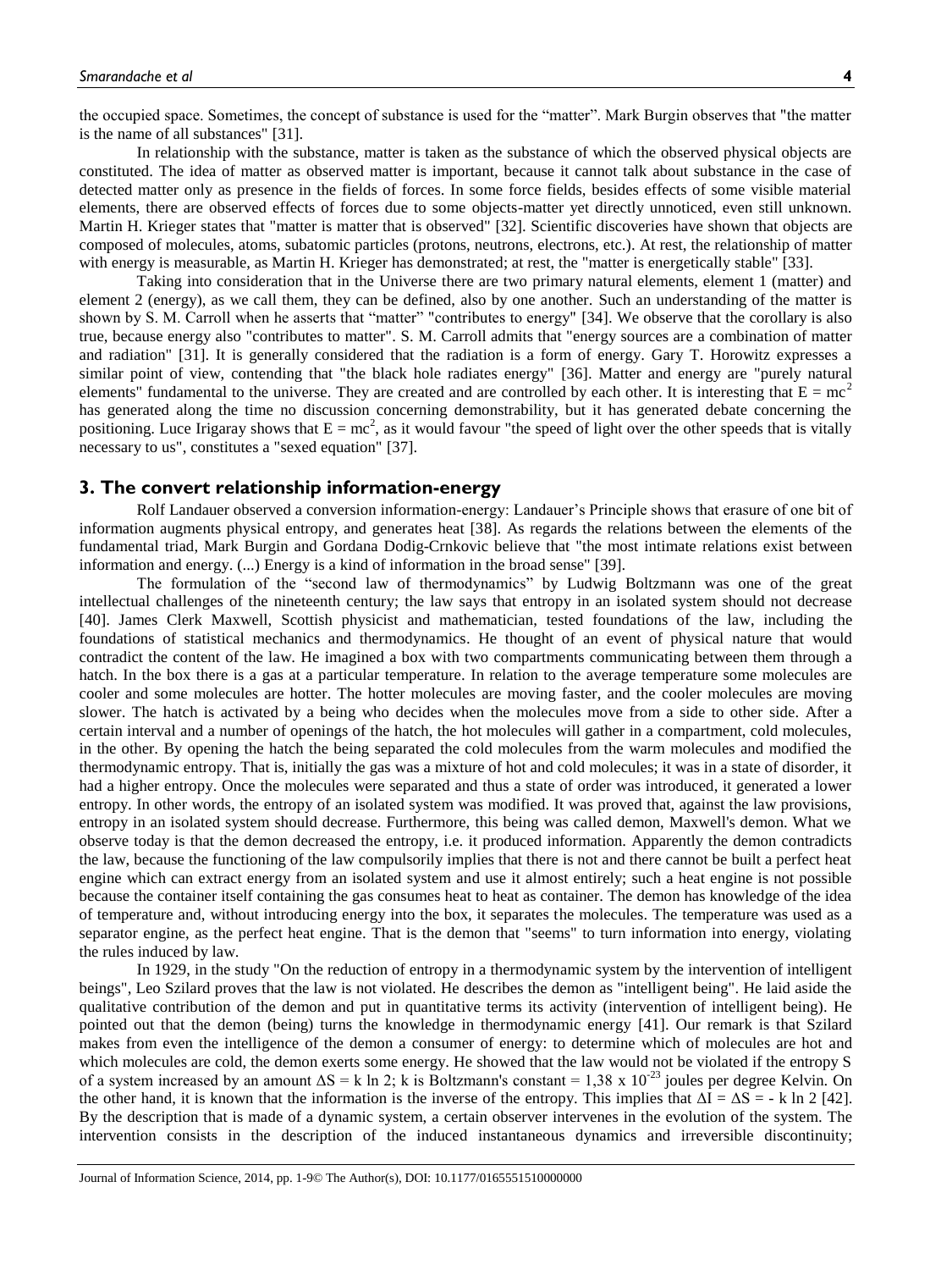intervention generates a change. In fact, by its description, the observer selects a certain state of the system. The number of unknown states of the system is reduced by choice and the stream of possibilities of the system decreases. So a reduction of entropy takes place. Leo Szilard notes in the observer action "how entropy in a thermodynamic system can be reduced by the intervention of intelligent beings" [43]. With a point of view related to the content of Szilard's article, L. Brown, B. Pippard and A. Pais assert that "the decrease of entropy caused through the observation of a thermodynamic system (by an intelligent being) must be compensated by an increase of entropy imposed on the observed system through the procedure of measurement" [44]. Through this demonstration, Leo Szilard formulated a law of relation energy-information, called Szilard"s engine or "information heat engine" [45].

Today, we say that the law is not violated, since intelligence constitutes energy consumption. Our thesis is that intelligence always converts information into energy and energy into information.

In "A Mathematical Theory of Communication" (published study in numbers 3 and 4, 1948, of the Bell System Technical Journal), Claude E. Shannon defines information based on entropy. The second of the 23 theorems formulated contains one of the most important and most cited formulas in the history of science. It is comparable to Einsteinian  $E =$ mc<sup>2</sup> or formula of entropy given by L. Boltzmann (and the latter has engraved it on his grave from Vienna). In its development, Shannon starts from the question: "Can we find a measure of how much 'choice' is involved in the selection of the event or of how uncertain we are of the outcome?" [46]. From here, he formulates "theorem 2":  $(...)$  H = - KΣp<sub>i</sub> log p<sub>i</sub> [47]; H is entropy. Shannon explains: "Quantities of the form H = - KΣp<sub>i</sub> log p<sub>i</sub> (the constant K merely amounts to a choice of a unit of measure) play a central role in information theory as measures of information, choice and uncertainty. The form of H will be recognized as that of entropy, as defined in certain formulations of statistical mechanics where  $p_i$  is the probability of a system being in cell of its phase space. H is then, for example, the H of Boltzmann's famous theorem. We shall call  $H = -K\Sigma p_i \log p_i$  the entropy of the set of possibilities  $p_1, ..., p_n$ " [48].

Generally, entropy represents the disorder of a system. As we observe H (entropy) is the minus of the information measure - that is information is the reverse of entropy, minus entropy, as such, as we"ll later see with Louis Brillouin. "Entropy" goes in the same direction with "uncertainty": "this quantity measures how uncertain we are" (...) "entropy (or uncertainty)" [49]. In relation to channel time (continuous, discrete, mixed), "continuous and discrete entropies" are registered: "In the discrete case, the entropy measures in an absolute way the randomness of the chance variable. In the continuous case, the measurement is relative to the coordinate of system" [50].

Later, in 1962, Leon Brillouin (1962) notes that information is "minus entropy", that information is negative entropy, and information means "entropy", i.e. "negentropy" [51]. He formulated the Negentropy Principle of Information, designating the idea that aggregation of information associated to states of a system is directly proportional to the decrease of entropy. Also, he stated that in this situation there is no violation of the second law of thermodynamics; that there is a reduction of the thermodynamic entropy in an area of a system and an increase of entropy in another area of it that do not constitute a violation of the second law of thermodynamics.

On the line of L. Brillouin, S. P. Mahulikar and H. Herwig (2009) consolidated Negentropy Principle of Information. They observed that the reduction of entropy may be understood as a deficiency of entropy; thereby reduction of entropy of a sub-system is a deficiency of entropy in relation to surrounding sub-systems [52].

Further researches cleared the doubts demon entered. Even more, it was demonstrated the possibility of converting information into energy [53] [54] [55] [56]. Starting from Szilárd-type information-to-energy conversion and the Jarzynski equality, S. Toyabe, M. Sagawa, E. Ueda, E. and M. Sano Muneyuki sketched "a new fundamental principle of an "information-to-heat engine" that converts information into energy by feedback control" [57].

Mihaela Colhon and N. Tandareanu speak about "sentential form", referring to those forms which include propositional information formulated in a natural language [58]. Thought has several forms: language thought, geometric thought, thought, digital thought, pictorial thought, musical thought etc. Each type of thought has one type of efficiency called intelligence. Efficiency is effectiveness in unit or time interval. Howard Gardner asserts that there are 9 types of intelligence: naturalist intelligence (nature smart), musical intelligence (musical smart), logical-mathematical intelligence (number/reasoning smart), existential intelligence, interpersonal intelligence (people smart), bodilykinesthetic intelligence (body smart), linguistic intelligence (word smart), intra-personal intelligence (self smart), spatial intelligence (picture smart) [59].

On conditions in which the informational process consists mainly of computation, there is easy to deduce that man is a "computer" that converts energy into information. It is the most efficient converter of the blue planet: "Man is the most complex information-processing system existing on the earth. By some estimates, the total number of bits processed in the human body every second is  $3.4 \times 10^{19}$ , but it uses only 20 watts power" [60].

Information means computation [61] [62] [63] [64] [65] [66]. Intelligence is a computational quality of information converting into energy. Information-energy converters can operate on the principles of computational intelligence.

Journal of Information Science, 2014, pp. 1-9© The Author(s), DOI: 10.1177/0165551510000000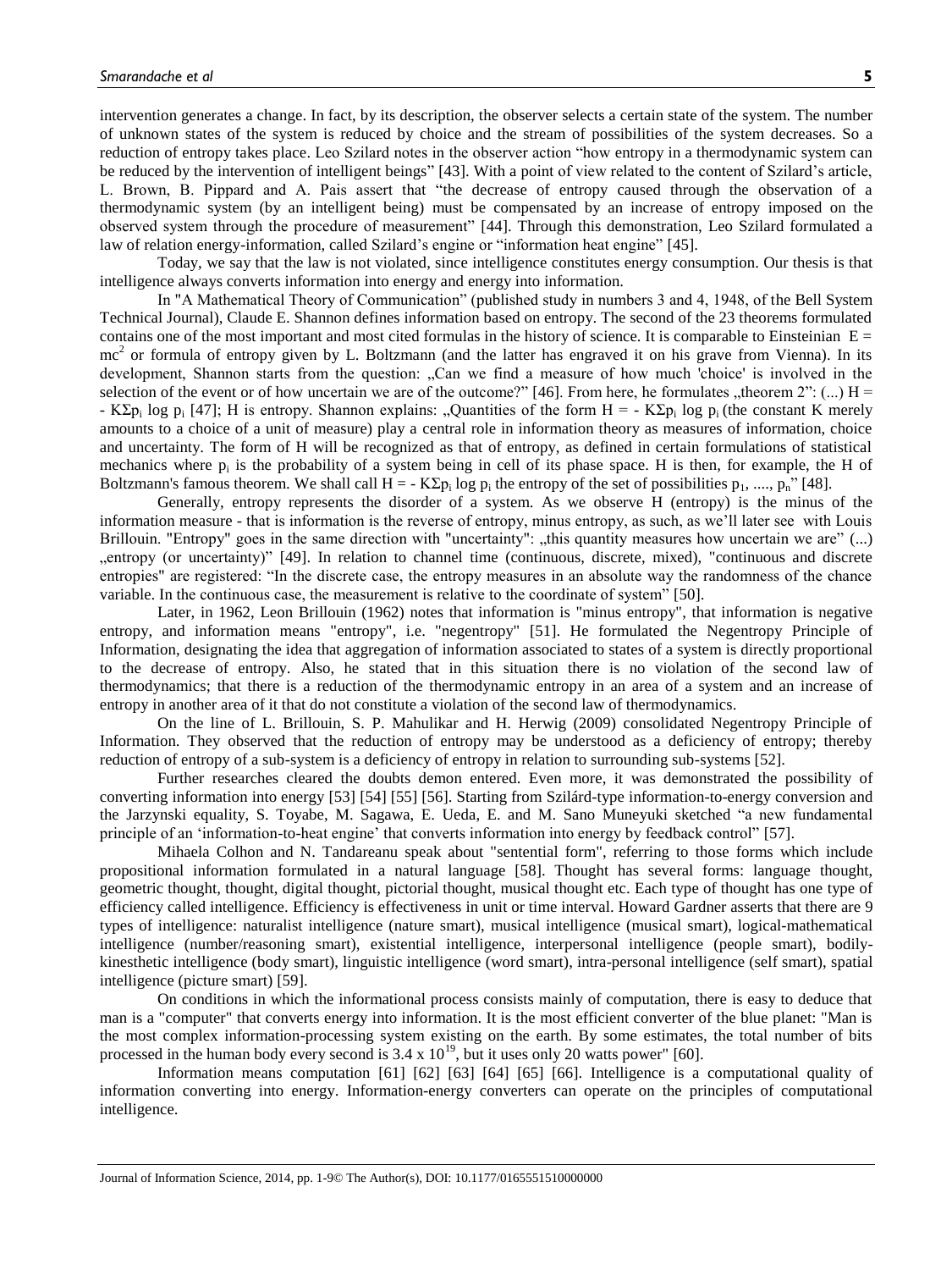# **4. The relationship matter-information**

Forms, patterns of the information core are the materials, are material nature. That is in the information core lies matter. Immanent relationship between matter and information is represented by the forms, by patterns. Matter has form, it has information. Rolf Landauer shows that "information is physical" [67]; on the same idea, V. Vedral argues that material, physical  $\mu$ universe" is  $\mu$ quantum information" [68].

Formula  $E = mc^2$  is twice impregnated informationally. The first impregnation consists of the fact that the formula which contains the principle is an equation information. Any equation is a piece of information. A second informational impregnation of the formula consists of that  $c^2$  is information. The relationship between energy and matter is informationally mediated.

Information has a quantitative dimension and a qualitative dimension. On the quantitative dimension, information is a function of probability [69] [70]. On the qualitative dimension, information is a function of meaning.

We associate to our opinion about internal form, the position expressed by Anthony Reading related to "intrinsic information". This shows that he caught up Norbert Wiener"s concept and "intrinsic information" is "the way the various particles, atoms, molecules, and objects in the universe are organized and arranged" [71] [72] [73] [74].

The cognitive organization of the matter, energy and information itself takes place through information. The modelling core of information is represented by the form. The forms are concepts that bring in convergence the observing of the informational object and its structural thought. They are places of objective finding meeting with subjective internal computation. The forms are active patterns. The computation takes place by the designing of forms on informational objectives apparently amorphous and through their structural magnetization. Through information, the mental forms find their modelling resonance in the informational medium [75] [76] [77] [78].

"Intrinsic information" is the finding of a way of organization for the matter, energy and information itself. Like world itself, the informational medium has an intrinsic structure, irrespective of the relation to the informational subject. This objective configuration creates the internal form of the informational object [79] [80] [81].

On the other hand, in its projective approach, the radiant, radiographic, resonator and infusive, informational subject designs on medium of interest the external forms. The external conceptual forms can resonate with the internal forms of informational object or they may not resonate. When the informational medium is structured, the forms resonate and the subject objectifies them. When the informational medium is not structured, the external forms do not find resonance in the amorphous medium. Then the external forms magnetize the amorphous medium and structure it informationally. The subjective is charging the objective. The informational subject infuses itself with forms, the subject "pattern-izes". In the first case, the extrinsic information is brought within range of the intrinsic information. In the second case, the extrinsic information is required as modeller and intrinsic information.

If in the intrinsic information core stands the objective organization discovery of the informational medium, in the centre of extrinsic information there is meaningful structure induced from exterior, an external form. Intrinsic information means discovery of meanings. Extrinsic information is assigning of meanings.

As critical informational tools, forms are active nuclear structure, radiant. Forms are previous informational constructions with which the informational medium is exploring and exploiting. As attested models, the forms are themselves seeking the informational space.

In fact, the forms are forms because they form (form-s). They are inserted in "amorphous and disorganized pyrite" and formally structure it. Like language, information is the discourser of computational process of commensuration with conceptual forms. Information is a putting in discourse on putting in order.

In the intrinsic information, putting in order is noticeable, because organization belongs to inventory domains. In the extrinsic information, putting in order is infused-modelling, because the organization belongs to the implementation order, it is induced by the informational subject. The extrinsic information is of the impression type. The impression-able form is found as impression. In these cases, the forms bring and radiate meanings. Intrinsic information deals with a recognition of meanings-forms. The difference between intrinsic information and extrinsic information comes from central computational operation: recognition, through forms, of meanings organization *vs.* assigning, through forms, of meanings [82]. The extrinsic information is more visible and meaningfully marked. Therefore, it is reasonably thought that they could also be called "meaningful information". Anthony Reading shows that besides intrinsic information there is also meaningful information. He states: "Meaningful information is defined as a detectable pattern of matter or energy that generates a response in a recipient" [83].

The detectable pattern is a "form".

# **5. Conclusion**

Relationally, the neutral relationship between matter, energy and information is not primary, but secondary. The fact that the three elements of the Universe/Multi-verse do not contradict results in a liminal manner from interconvertibility. The primary relationship, principled, law-like, liminal, fundamental to the world is the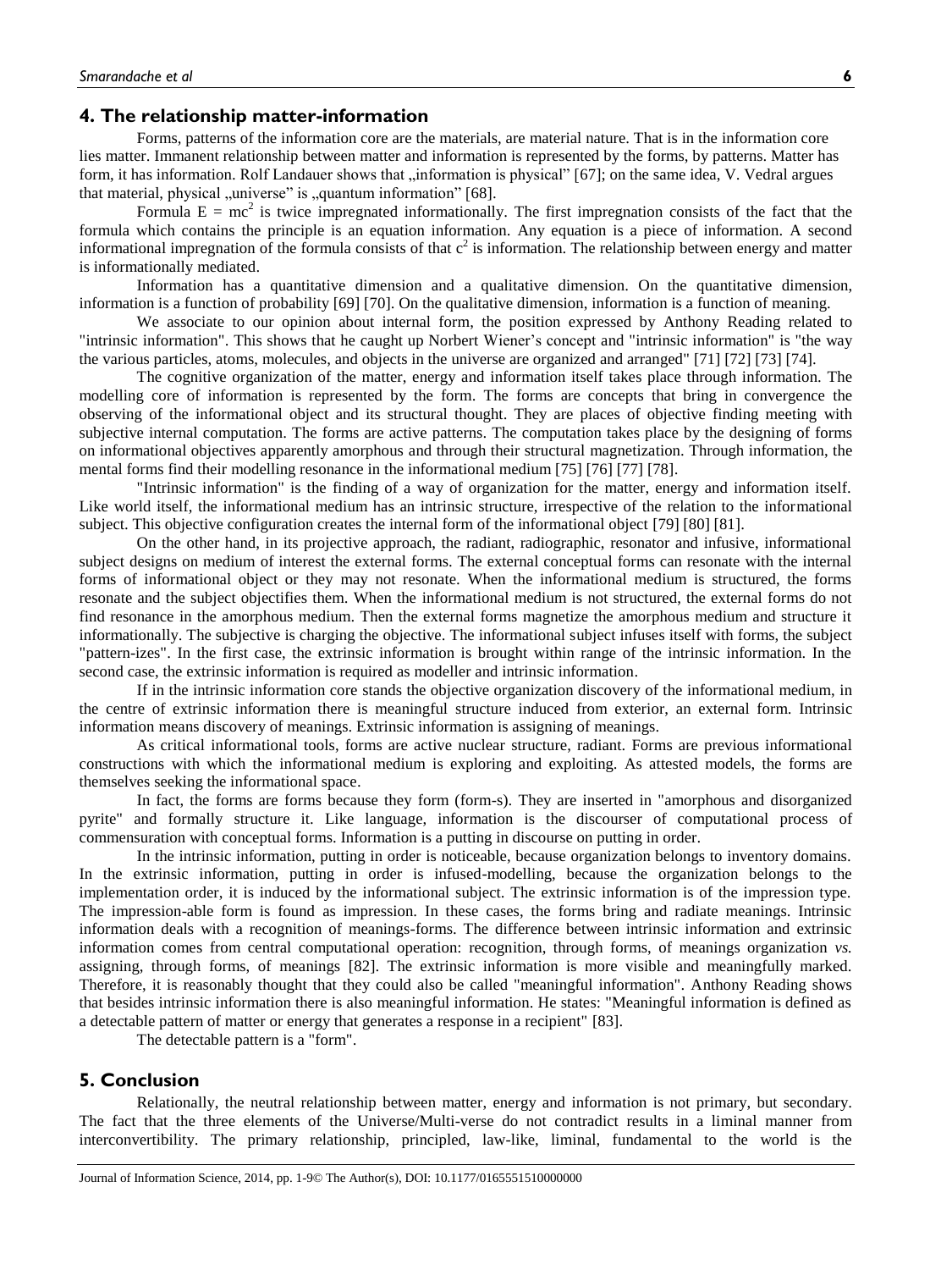Interconvertibility of Matter-Energy-Information (I\_MEI). The Matter-Energy-Information interconvertibilility renders the world permanent and dense, more and more dense inter-elements emerging in the conversion process. The unavoidable law that controls any process that takes place in the world is the law of the permanent conversion Matter-Energy-Information. Each process has an index of interconvertibility and a formula of existence, of reality.

The reality is the reality of interconvertibility. Man is the main instrument of conversion and computability. We got to illuminate some of the bilateral and non-contextual (in the absence of the third element) conversions. Reality is the place of the permanent interconversion, simultaneous and multiphase of M-E-I. What happens today contains all the history of interconversion at the beginning of the world. There remains to be investigated how to convert M into I in presence of I (in the context of I), a M in I in the presence of E (in the context of E) and an E in I in the presence of M (in the context of M). Furthermore, there is yet to be clarified how to convert M to E in the presence of I, a M "in the presence of E (in the context of E) and an E in I in the presence of M (in the context of M)" and so on. However, any presence and any context light and shadow the neutral war of the convertibilities.

#### **Acknowledgements**

This work was partially supported by the grant number 33C/2014, awarded in the internal grant competition of the University of Craiova.

#### **References**

- [1] Wiener N. Cybernetics: or Control and Communication in the Animal and the Machine. 3rd edition. Cambridge: MIT Press, 1965, p. 132.
- [2] Deutsch, D. The beginning of infinity: Explanations that transform the world. London: Allen Lane, 2011, p. 304.
- [3] Wallace, D. The emergent multiverse: quantum theory according to the Everett interpretation. Oxford: Oxford University Press, 2012, p. 6.
- [4] Stonier T. Towards a new theory of information. Journal of Information Science 1991; 17: 257.
- [5] Stonier T. Information as a basic property of the universe. BioSystems 1996; 38(2): 135-140.
- [6] Reading A. Meaningful information: The bridge between biology, brain and behavior. Berlin: Springer, 2011, p. 5.
- [7] Burgin M. Information in the structure of the world. International Journal Information Theories and Application 2011; 8(1): 16-32.
- [8] Bawden D and Robinson L. Introduction to information science. London: Facet Publishing, 2012, pp. 14-17.
- [9] Burgin M and Dodig-Crnkovic G. Information and Computation. Singapore: World Scientific Publishing, 2011, p. XIII.
- [10] Burgin M and Dodig-Crnkovic G. Information and Computation. Singapore: World Scientific Publishing, 2011, p. VIII.
- [11] Dodig-Crnkovic G. Dynamics of information as natural computation. Information 2011; 2(3): 460-477.
- Bawden D and Robinson L. "Deep down things": in what ways is information physical, and why does it matter for information science? Information Research 2013, 18(3) paperC03. [Available at http://InformationR.net/ir/18-3/colis/paperC03.html] (2014, accessed February 2014).
- [13] von Baeyer HC. Information: New Language of Science. Harvard University Press, 2003, pp. 86-91.
- [14] Wheeler JA. Include the Observer in the Wave Function? In Lopes JL and Paty M (eds) Quantum Mechanics, a Half Century Later. Dordrecht: Riedel, 1977, pp. 1-18.
- [15] Cover TM and Thomas JA. Elements of information theory. 2nd edition. New York: John Wiley & Sons, 2012, pp. 99-106.
- [16] Hofkirchner W. The Quest for a Unified Theory of Information: Proceedings of the Second International Conference on the Foundations of Information Science. Psychology Press, 1999, p. 9.
- [17] Hofkirchner W. The Quest for a Unified Theory of Information: Proceedings of the Second International Conference on the Foundations of Information Science. Psychology Press, 1999, p. 10.
- [18] Capurro R and Hjørland B. The concept of information. Annual review of information science and technology 2003; 37(1): 343-411.
- [19] Pinchevski A. By way of interruption. Pittsburgh: Duquesne University Press, 2005, pp. 6-7.
- [20] Hofkirchner W. Epistemology and the Study of Social Information within the Perspective of a Unified Theory of Information. In Theories of Information, Communication and Knowledge. Amsterdam: Springer Netherlands, 2014, pp. 51-69.
- [21] Lloyd S. The computational universe. In: Davies P and Gregersen NH (eds) Information and the nature of reality: From physics to metaphysics. Cambridge: Cambridge University Press, 2010, pp. 92-103.
- [22] Baracca A. 1905, Annus Mirabilis: the Roots of the 20th-Century Revolution in Physics and the Take-off of the Quantum Theory. Llull: Revista de la Sociedad Española de Historia de las Ciencias y de las Técnicas 2005; 28(62) : 295-382.
- [23] Gribbin JR and Gribbin M. Annus mirabilis: 1905, Albert Einstein, and the theory of relativity. Vol. 1. New York: Chamberlain Bros, 2005, pp. 6-7.
- [24] Topper DR. Einstein: From Zürich to Bern & the Annus Mirabilis. In How Einstein Created Relativity out of Physics and Astronomy. New York: Springer, 2013, pp. 15-23.
- [25] Dunkel J and Hänggi, P. Relativistic brownian motion. Physics Reports 2009; 471(1): 1-73.
- [26] Straumann N. Robert E. Kennedy: A student"s guide to Einstein"s major papers. General Relativity and Gravitation 2012; 1-2.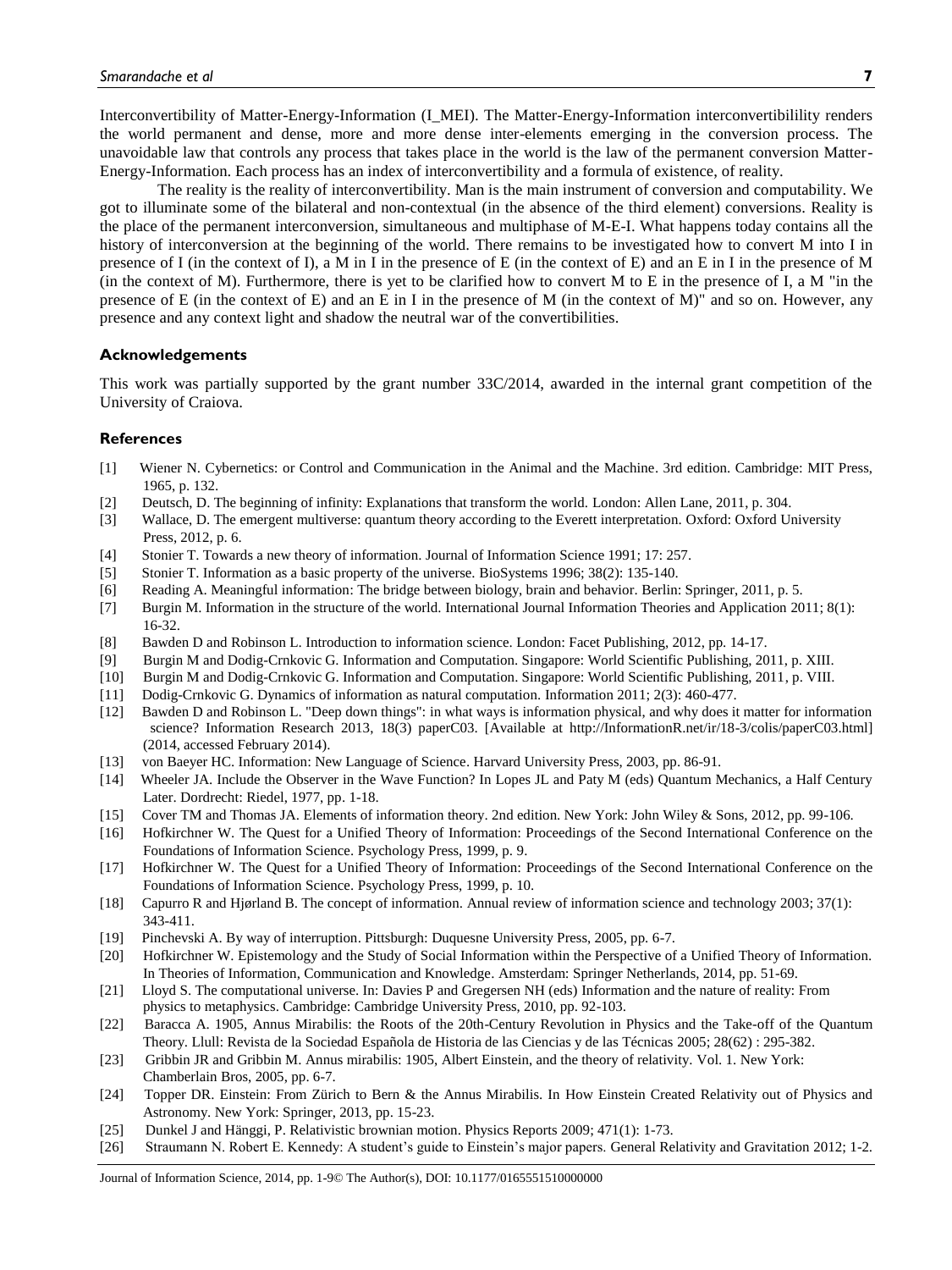- [27] da Motta LF. Smarandache hypothesis: evidences, implications and applications. In Second International Conference on Smarandache Type Notions In Mathematics and Quantum Physics, 2000.
- [28] Smarandache F. There Is No Speed Barrier in the Universe. Bulletin of Pure Applied Science 1998, 17D: 61.
- [29] Patrascu I. Scientist deduced the existence of particle with faster-than-light speeds recently discovered at CERN. Progress in Physics 2011; 4: 16-31.
- [30] Janssen M. A Student's Guide to Einstein's Major Papers. Classical and Quantum Gravity 2013; 30(23): 239-301.
- [31] Burgin M. Information in the structure of the world. International Journal Information Theories and Application 2011; 8(1): 16-32.
- [32] Krieger MH. Constitutions of Matter: Mathematically Modeling the Most Everyday of Physical Phenomena. Chicago: University of Chicago Press, 1998, p. 104.
- [33] Krieger MH. Constitutions of Matter: Mathematically Modeling the Most Everyday of Physical Phenomena. Chicago: University of Chicago Press, 1998, p. 20.
- [34] Carroll SM. Spacetime and geometry. An introduction to general relativity. San Francisco: Addison Wesley, 2004, pp. 162- 165.
- [35] Carroll SM. Spacetime and geometry. An introduction to general relativity. San Francisco: Addison Wesley, 2004, p. 236.
- [36] Horowitz GT. Black holes in higher dimensions. Cambridge: Cambridge University Press, 2012, p. 24.
- [37] Irigaray L. Parler n"est jamais neutre. Paris: Éditions de Minuit, 1987, pp. 101-111.
- [38] Landauer R. Irreversibility and heat generation in the computing process. IBM Journal of Research and Development1961; 5: 183-191.
- [39] Burgin M and Dodig-Crnkovic G. Information and Computation. Singapore: World Scientific Publishing, 2011, p. VIII.
- [40] Boltzmann L. The second law of thermodynamics. New York: Springer Verlag, 1974, pp. 91-94.
- [41] Szilard L. On the reduction of entropy in a thermodynamic system by the intervention of intelligent beings. In Leff HS and Rex AR (eds) Maxwell"s Demon: Entropy, Information, Computing. Princeton University Press, 1990, pp. 124-133.
- [42] Weiberg MA. Nuclear Reactions: Science and Trans-Science. Berlin Heidelberg: Springer Verlag, 1992.
- [43] Szilard L. On the reduction of entropy in a thermodynamic system by the intervention of intelligent beings. In Leff HS and Rex AR (eds) Maxwell"s Demon: Entropy, Information, Computing. Princeton University Press, 1990, pp. 124-133.
- [44] Brown LM, Pais A and Pippard B. Twentieth Century Physics. Vol. 3. New York: Philadelphia Institute of Physics, 1995, pp. 225.
- [45] Singer G, Norbisrath U and Lewandowski D. Ordinary search engine users carrying out complex search tasks. Journal of Information Science 2013; 39(3): 346-358.
- [46] Shannon CE. A Matematical Theory of Communication. The Bell System Technical Journal 1948; 27(3): 392.
- [47] Shannon CE. A Matematical Theory of Communication. The Bell System Technical Journal 1948; 27(3): 393.
- [48] Shannon CE. A Matematical Theory of Communication. The Bell System Technical Journal 1948; 27(3): 393-394.
- [49] Shannon CE. A Matematical Theory of Communication. The Bell System Technical Journal 1948; 27(3): 395-396.
- [50] Shannon CE. A Matematical Theory of Communication. The Bell System Technical Journal 1948; 27(4): 632.
- [51] Brillouin L. Science and Information Theory. London: Academic Press, 1962.
- [52] Mahulikar SP and Herwig H. Exact thermodynamic principles for dynamic order existence and evolution in chaos. Chaos, Sollitons & Fractals 2009; 41(4): 1939-1948.
- [53] Jarzynski C. Nonequilibrium equality for free energy differences. Physics Review Letters 1997; 78, 2690–2693.
- [54] Maruyama K, Nori F and Vedral V. The physics of Maxwell"s demon and information. Review of Modern Physics 2009; 81: 1–23.
- [55] Sagawa T and Ueda M. Minimal energy cost for thermodynamic information processing: Measurement and information erasure. Physics Review Letters 2009; 102., 2010, pp. 11-12.
- [56] Toyabe S et al. Nonequilibrium energetics of a single F1-ATPase molecule. Physics Review Letters 2010; 104.
- [57] Toyabe S, Sagawa M, Ueda E, Muneyuki E and Sano M. Experimental demonstration of information-to-energy conversion and validation of the generalized Jarzyncki equality. Nature Physics 2010; 6: 988-992.
- [58] Colhon M and Tandareanu N. The inference mechanism in conditional schemas. Annals of the University of Craiova-Mathematics and Computer Science Series 2010; 37(1): 55-70.
- [59] Gardner H. Multiple intelligences: the theory in practice [a reader]. New York: Basic Books, 1993, pp. 56-71.
- [60] Henno J. Emergence of Information, Communication, and Language. In P. Vojtas et al. (eds.), Information Modelling and Knowledge Bases XXIV. Amstedam: IOS Press, 2013, p. 278.
- [61] Burgin M. Information and computation: Essays on scientific and philosophical understanding of foundations of information and computation. Vol. 2. Singapore: World Scientific Publishing, 2011, pp. 145-149.
- [62] Nielsen MA and Chuang IL. Quantum computation and quantum information. Cambridge: Cambridge University Press, 2010.
- [63] Piccinini G and Scarantino A. Information processing, computation, and cognition. Journal of Biological Physics 2011; 37(1): 1-38.
- [64] Tishby N and Polani D. Information theory of decisions and actions. In Perception-Action Cycle. New York: Springer, 2011, pp. 601-636.
- [65] Tetlow P. Understanding Information and Computation: From Einstein to Web Science. Gower Publishing Ltd, 2012.